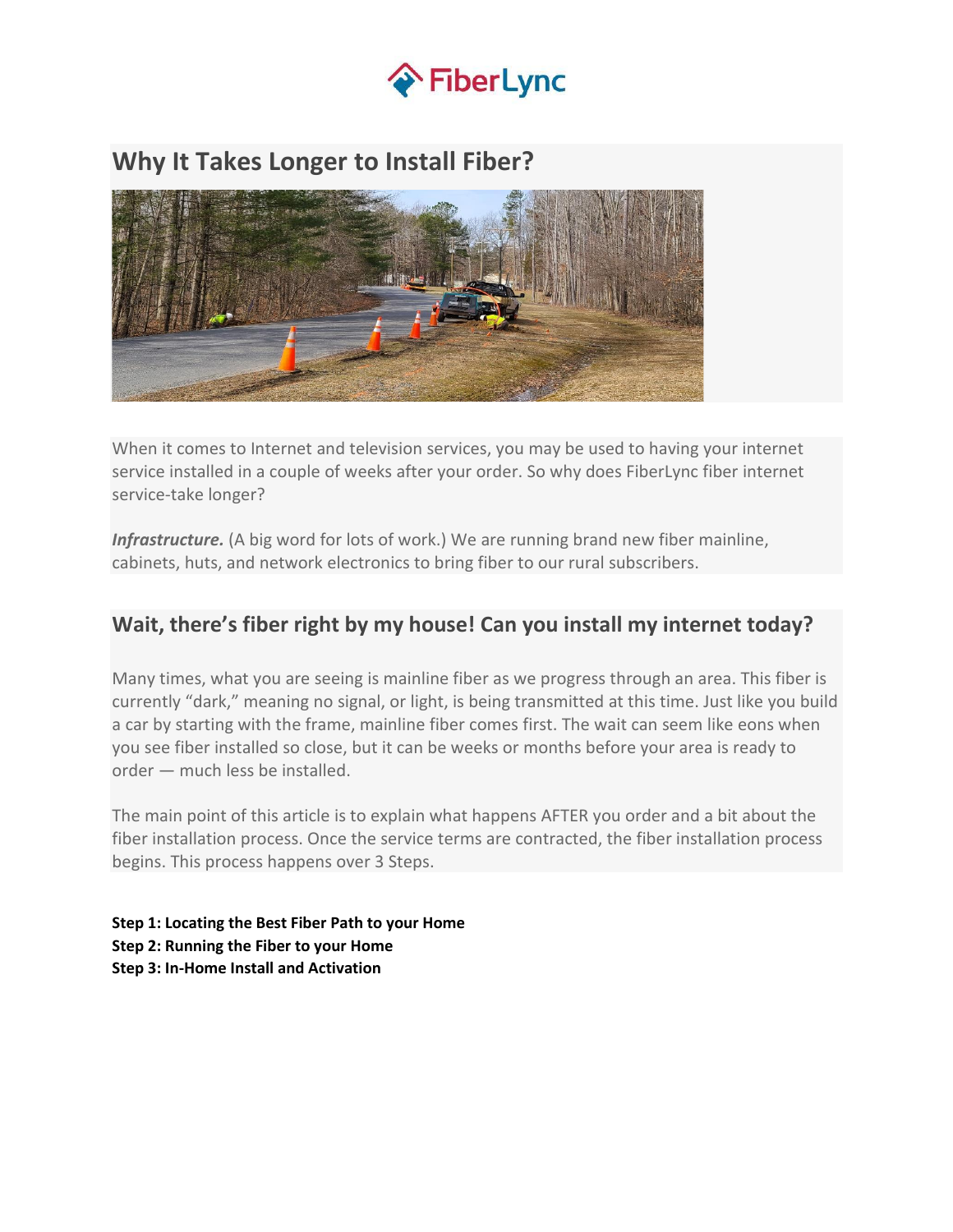

# **Step 1: Locating the Best Fiber Path to Your Home**



Once fiber internet services are contracted, the order is sent to our fiber-drop team. A 3rd party **811** utility location company will visit your property to locate and mark public utilities, such as water and gas lines. The best part is, you do not have to call 811 as it is included in our installation process.

This marking process may include painting marks on your lawn or curb edge. These paint marks will wash away over time, especially quickly on the lawn.

### **Step 1 Considerations:**

- If you have a gate, please open the gate. If you have a dog please put the dog away, even friendly dogs can delay the marking and installation process.
- Private utilities will **not** be marked or located by 811.
	- o These are utilities, such as lighting, security, sprinkler, propane, and septic systems to name a few.
	- o You **must** identify and mark private lines or notify us of their location.
- The 3rd party locates team will not know what path the Fiber Drop crew will take on your property.
	- o The path is chosen by the Drop Team in Step 2 and is determined based on current utility lines, private line locations, and property features.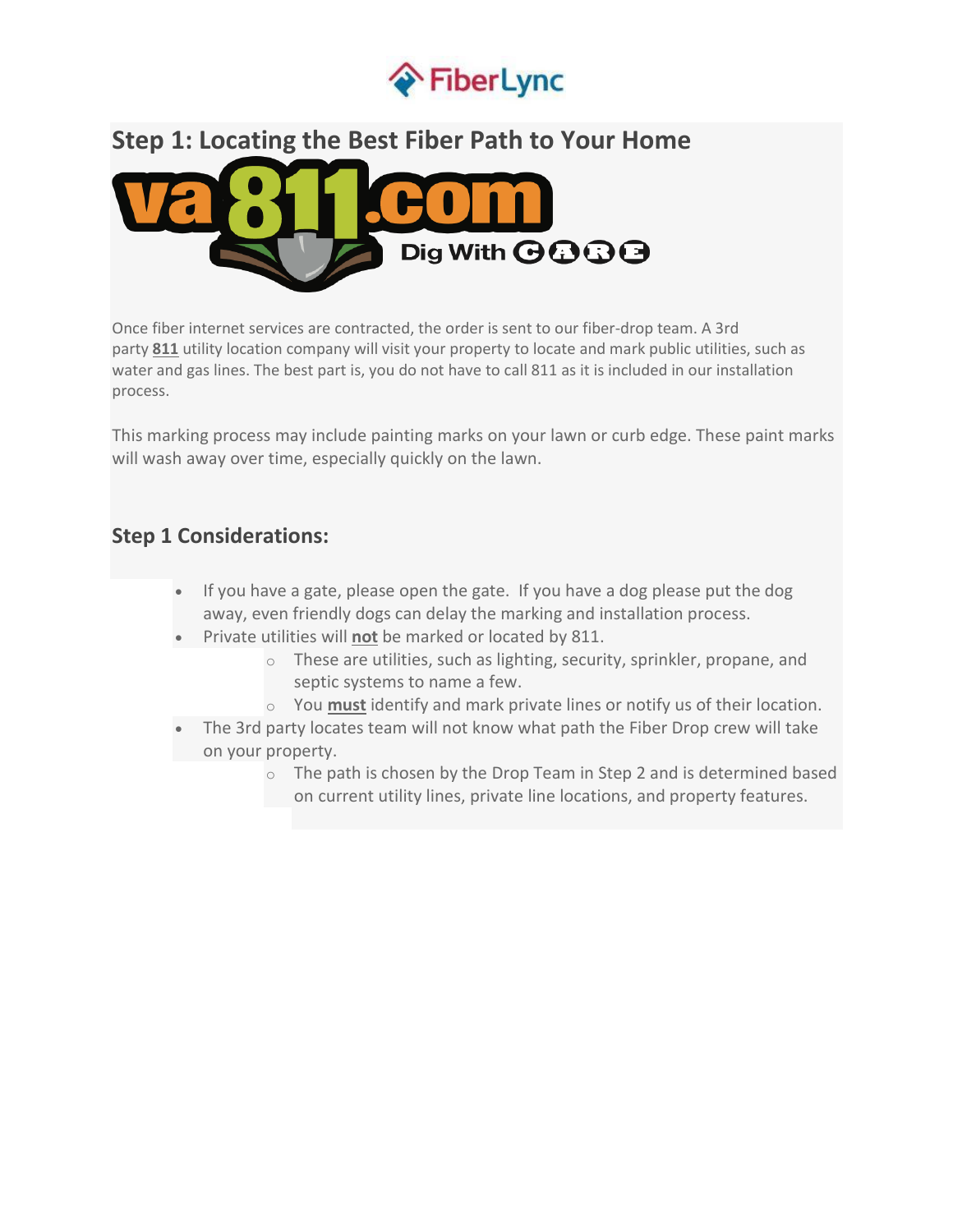

# **Step 2: Running Fiber to Your Home**

Our fiber Drop Team will then need to install the fiber cable from the splice point to the home. There is a gray enclosure that will placed on the side of your home. Depending on the path the fiber must take, the team will run the fiber underground from an access point in your yard or alley.





### *Step 2 Considerations:*

- The fiber drop installation timetable is dependent on the Drop Team's schedule.
- It is not required to have anyone home for this installation.
- If you desire to be home for this exterior install, please contact FiberLync at **(540)360-0585.**
- Other issues that may require your attention are pets. If you have a pet, please make sure they are inside. Even a friendly dog can delay the installation process. Please open all gates needed for the crew to reach the drop area.
- A FiberLync Service Representative or the drop crew may contact the property owner if any complexities occur that would impact the timeline, or your fiber installation cost.
- Additional costs on fiber-drop installations are very rare.
- Depending on the method chosen to run fiber to your home, there may be slight disruptions to your lawn (such as a narrow trench to bury fiber).
- The disruption will be closed before the Drop Team leaves. In most cases, lawn disruptions will be gone in a few days.
- Depending on the weather and the soil condition, we may need to come back and finalize the restoration.
- Sometimes, you may notice a tire impression on your lawn. If it is evident that the impression is unlikely to resolve naturally in a reasonable timeline, the Drop Team will come back and take reasonable action to repair the lawn once the soil and weather have stabilized.
- *After the gray enclosure is mounted it cannot be relocated without an additional charge.*